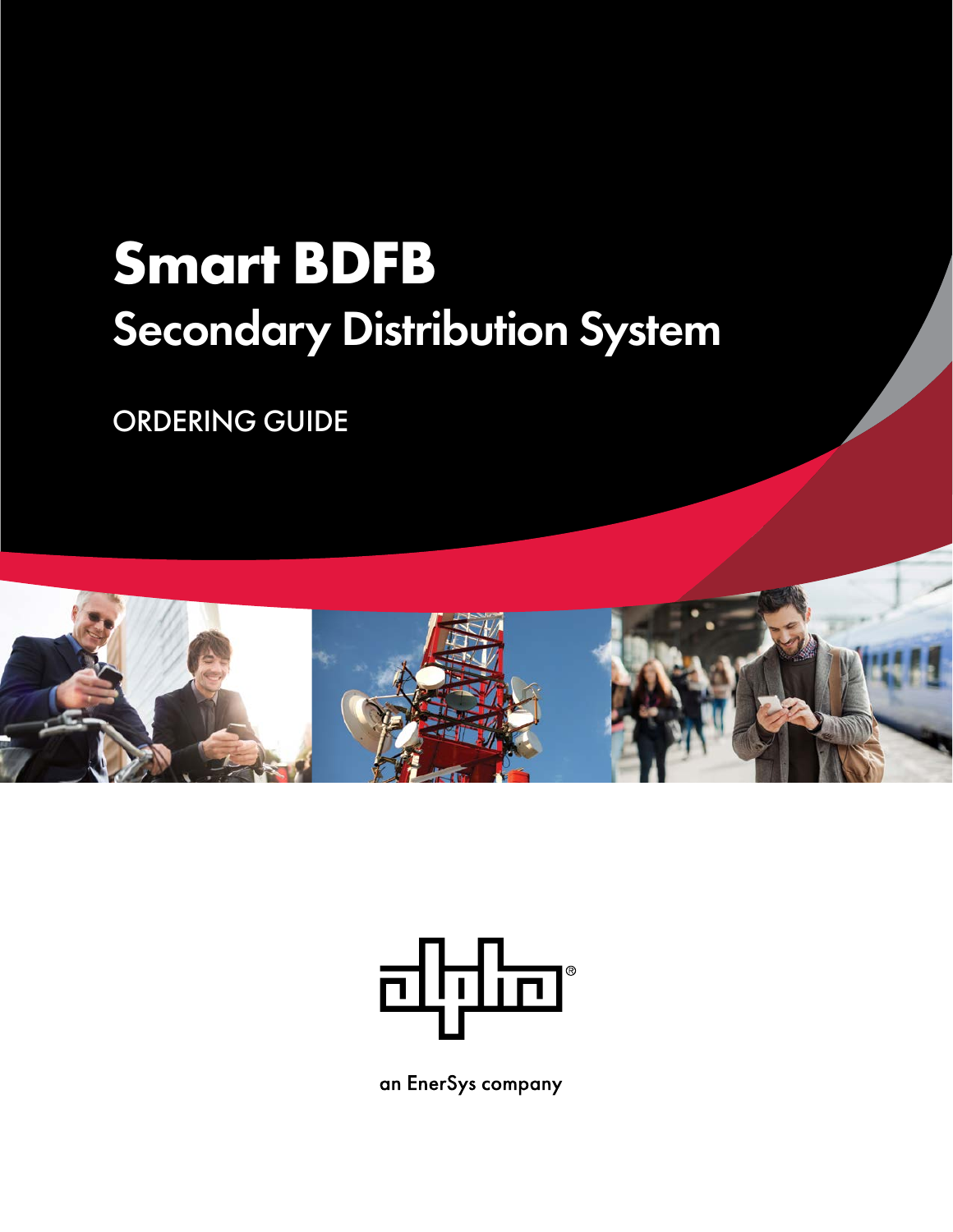# an EnerSys company

### **Smart BDFB Ordering Guide**

- **Smart secondary distribution solution for CO, MTSO, Data Center and Cable Headend facilities**
- **Monitoring and alarming via IP/SNMP connectivity**
- **Centralized monitoring via CAN connection enabling a single IP connection to all BDFB's at a facility**
- **Enhanced cable management using the industry's first wider and deeper design**
- **Improved primary cable access via Alpha's termination option**
- **Flexible dual, quad, 6 or 8 feed options**
- **Each panel consists of 20 secondary load positions**
- **Flexible circuit breaker and TPS fuse options**

The Smart BDFB is a high capacity secondary distribution system which combines Alpha's successful BDFB platform with the capability to monitor and alarm system parameters via IP/SNMP capabilities. Alpha Technologies' Smart BDFB is unique as it has the capability to be monitored from a centralized controller, either residing in the power plant or as a standalone unit, essentially enabling the operator to monitor all BDFBs using a single IP connection.The system has been designed based on standard rear access for input feeder cable and secondary load cable terminations. It can be configured either as a dual, or up to an eight (8) feed BDFB (with each individual panel providing up to twenty (20) secondary load positions). The Smart BDFB 8x800 provides a total system capacity exceeding 5000A (continuous rating), distributed amongst 8 panels, enabling customers to obtain full utilization of the current (from the primary power plant). Optional cable management bus kits significantly improve cable management by providing additional flexibility while cabling the BDFB.

|  | S.NO            | <b>PART NUMBER</b> | <b>WIDTH</b> | <b>PANEL</b> | <b>LOAD</b>    | <b>FEED</b> | <b>RETURN</b> |  |
|--|-----------------|--------------------|--------------|--------------|----------------|-------------|---------------|--|
|  | 1               | 0914001-101        | 24"          | 8            | $\overline{2}$ | Top         | External      |  |
|  | $\overline{2}$  | 0914001-102        | 32"          | 8            | $\mathbf{2}$   | Top         | External      |  |
|  | 3               | 0914003-101        | 24"          | 8            | $\overline{2}$ | Top         | Internal      |  |
|  | $\overline{4}$  | 0914003-102        | 32"          | 8            | $\overline{2}$ | Top         | Internal      |  |
|  | 5               | 0914007-101        | 24"          | 8            | 8              | Top         | Internal      |  |
|  | 6               | 0914007-102        | 32"          | 8            | 8              | Top         | Internal      |  |
|  | 7               | 0914011-101        | 24"          | 8            | 8              | Top (Bus)   | External      |  |
|  | 8               | 0914011-102        | 32"          | 8            | 8              | Top (Bus)   | External      |  |
|  | 9               | 0914012-101        | 24"          | 8            | 8              | Top (Bus)   | Internal      |  |
|  | 10 <sup>°</sup> | 0914012-102        | 32"          | 8            | 8              | Top (Bus)   | Internal      |  |

### **Ordering Equipment**

(Order - 2xx for the IP/SNMP options on the Smart BDFB)



**Alpha Technologies Ltd. For more information visit www.alpha.com**

Canada: Burnaby, British Columbia T: 604.436.5900 F: 604.436.1233<br>
United States: Bellingham, Washington T: 360.647.2360 F: 360.671.4936 United States: Bellingham, Washington Alpha Technologies reserves the right to make changes to the products and information contained in this document without notice. Copyright © 2019 Alpha Technologies. All Rights Reserved. Alpha® is a registered trademark of Alpha Technologies.